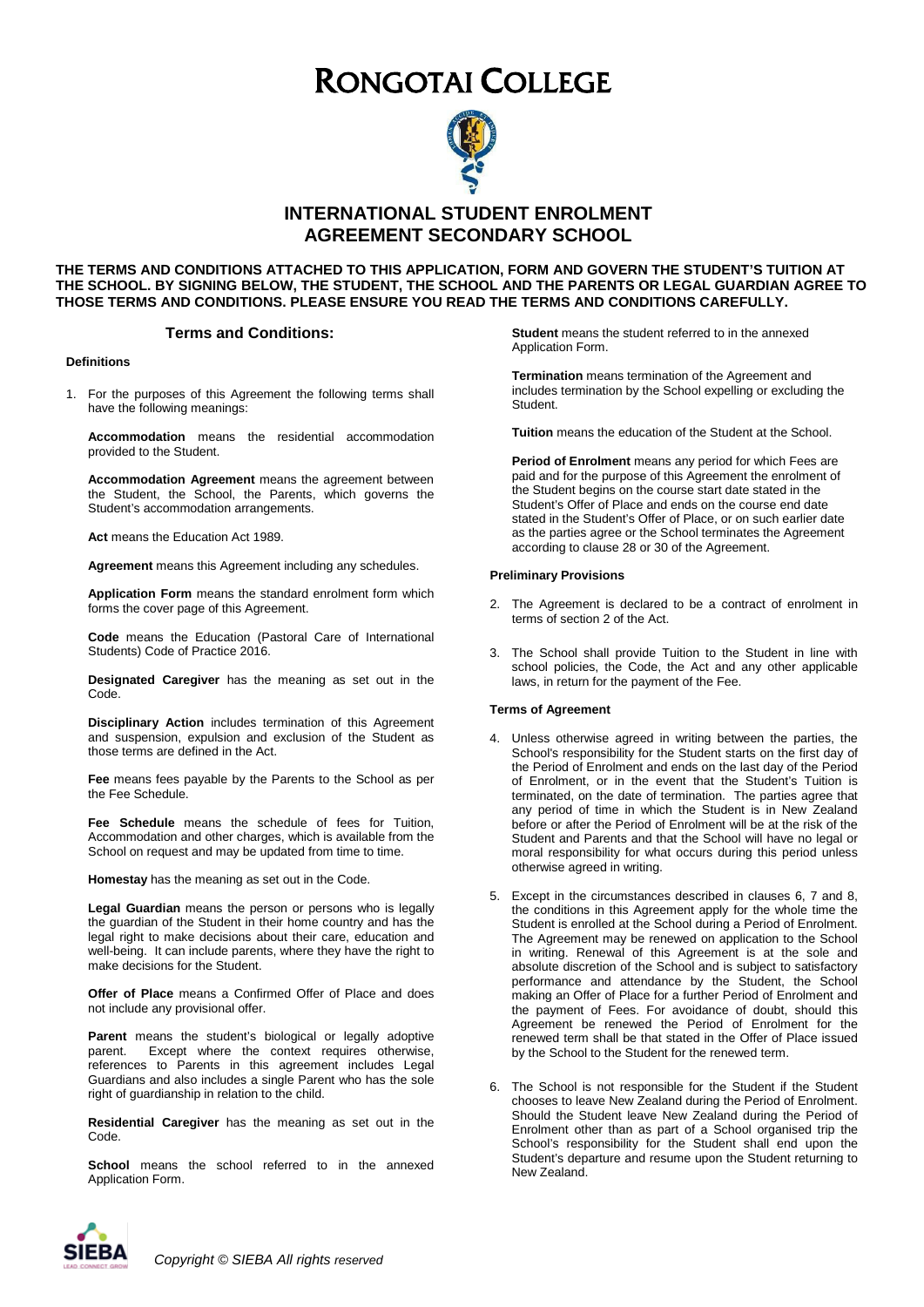- 7. This Agreement is considered to be written agreement from the Parent that the School is not responsible for the Student's day-to-day care where the student is in the custody of a Residential Caregiver who is a supervisor for the Student while the Student is in temporary accommodation and that supervisor is not a resident of New Zealand and is travelling with or accompanying the Student for the purpose of supervising them during the Period of Enrolment.
- 8. The School is not responsible for the Student's day-to-day care where the Student is in the custody of a person approved by the Parent as part of a transfer-of-care arrangement during enrolment made in accordance with the Code.
- 9. During the Period of Enrolment the Student must keep the School reasonably informed of his or her whereabouts including if the Student intends to leave New Zealand during the Period of Enrolment.

#### **Accommodation**

- 10. The Parents and Student agree that no changes to accommodation arrangements will be made without the prior written agreement of the School.
- 11. The Parents and the Student agree that this Agreement is subject to and conditional on the School being satisfied that the Student has appropriate accommodation arrangements in place and, where applicable, an Accommodation Agreement or Designated Caregiver Agreement being entered into by all relevant parties.
- 12. The Parents authorise the principal of the School to inform the Residential Caregiver (whether or not arranged through the school) of all matters and information required to be provided to the Parents and agree to appoint the Residential Caregiver in New Zealand to receive such information in place of the Parents.

#### **Immigration and Insurance**

- 13. The Parents and Student agree to comply with the visa requirements as set out in the Immigration Act 2009, and any visa conditions applicable to the Student's stay in New Zealand. The Parents and Student understand that the School has an obligation to report any breaches of the visa requirements to the appropriate immigration authority.
- 14. The Student must maintain an up-to-date visa as stipulated by Immigration New Zealand.
- 15. The Parents agree that it is a condition of enrolment that the Student has current and comprehensive travel and medical insurance. Where insurance in not arranged by the School, the Parents will provide the School with evidence of the relevant insurance policy. If appropriate evidence is not provided, the School may organise insurance it considers appropriate and pass on this cost to the Student or Parents.
- 16. The Parents agree they have read the policy details for the Student's travel insurance policy and any other relevant information provided by the insurer from time to time and:
	- (a) accepts all exclusions that apply to the insurance policy and
	- (b) agrees that where the school arranges insurance on behalf of the Parents, the Parents have disclosed all medical conditions to the School that may affect insurance cover.
- 17. The Parents agree to cover any costs for the Student that are excluded by the Student's travel insurance policy and are not otherwise covered by publicly funded medical services in New Zealand. For the avoidance of doubt, the Parents agree that the School is not responsible for any costs incurred on behalf of the Student that are excluded by the Student's travel

insurance policy or not covered by publicly funded medical services in New Zealand.

#### **Fees**

- 18. The Fee must be paid to the School in advance of each Period of Enrolment or as otherwise directed by the School. The Parents and the Student agree to comply with School policies regarding the payment of the Fee.
- 19. If Tuition is terminated by the School during a Period of Enrolment, any refund of the Fee applicable to that Period of Enrolment will be assessed according to the refund policy which is annexed to this Agreement as Schedule Three, as updated by the School from time to time.

### **Information, Warranties and Acknowledgements**

- 20. The Parents agree to provide the School with educational, medical, financial, or other information relating to the wellbeing of the Student as may be requested from time to time by the School. If the Parents provide misleading information or fail to disclose information about the Student to the School, such that the School has to change or modify the level of Tuition or Accommodation required by the Student, the School may charge the Parents such fees as required to adequately compensate for such extra requirements. For avoidance of doubt, the obligation to disclose information continues during the term of this Agreement and the Parents / Legal Guardians must notify the School of any changing conditions in relation to the Student.
- 21. The Student and the Parents confirm that:
	- (a) The Student does not suffer from any medical condition or behavioural condition (including mental health conditions and allergies) that may negatively impact on the health, safety or education of the Student or any other student at the School, except as disclosed on the Application Form;
	- (b) The Student does not have any medical or other special needs that require extra support, except as disclosed in the Application Form;
	- (c) The Student has never been charged with or convicted of any crime, or the subject of other proceedings before any court, except as disclosed in writing on the Application Form;
	- (d) All information in the Application Form is true and correct to the best of their knowledge and belief.
- 22. The Parents and Student acknowledge that:
	- (a) The School may obtain at any time from any person or organisation any information it requires to process and/or accept the Student for admission to the School or to perform or complete any of the other purposes under this Agreement. The Parents and the Student authorise any such person to release to the School any personal information that person holds concerning the Student and/or Parents.
	- (b) If the Student and/or Parents fail to provide any information requested in relation the Students admission to the School, the School may be unable to process the Student's application.
	- (c) This Agreement is conditional at all times on the Student having accommodation in New Zealand which complies with the Code. If this condition is unable to remain fulfilled, than this Agreement will be at an end.
	- (d) Personal information of the Student and/or Parents collected or held by the School is provided and may

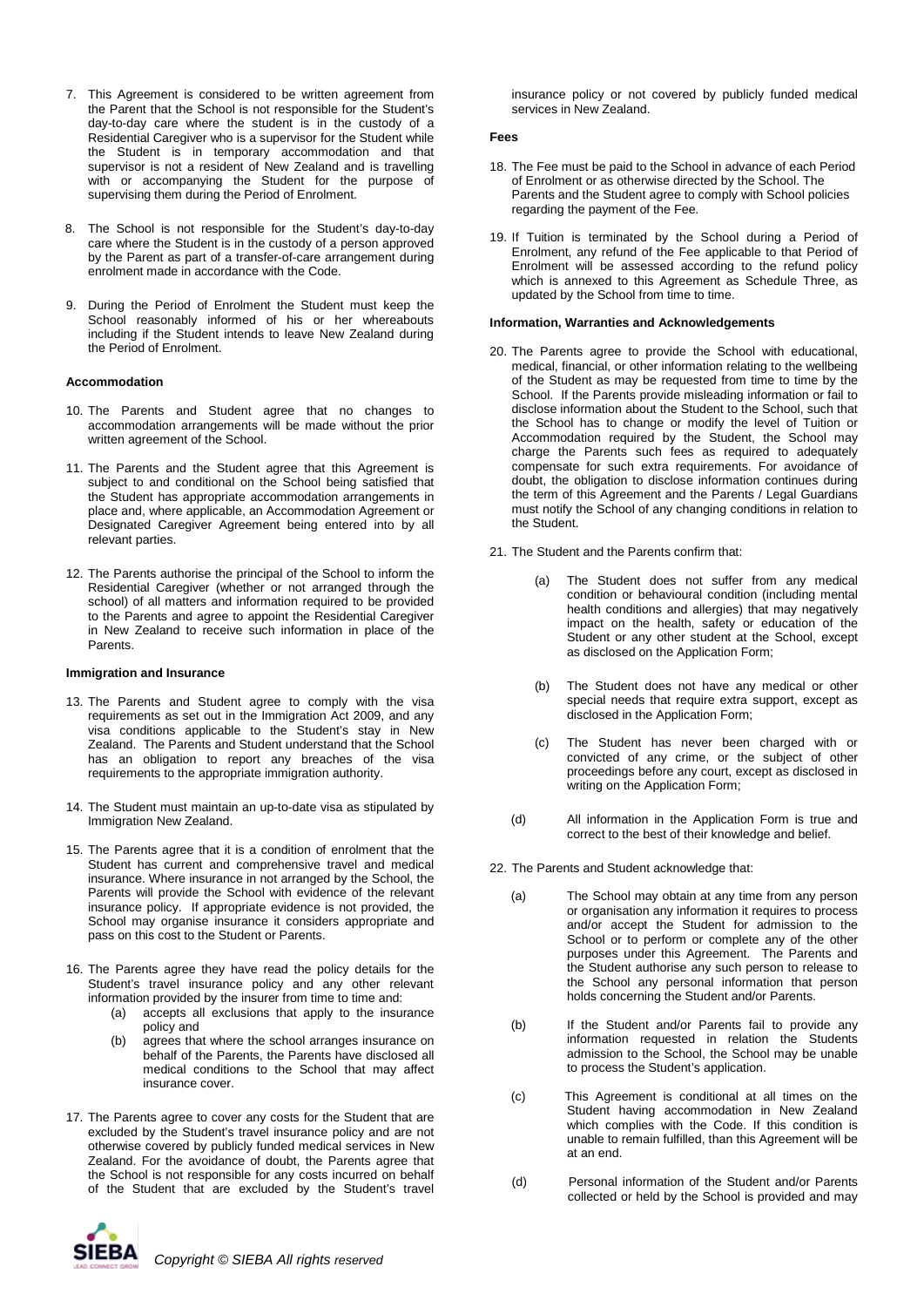be held, used and disclosed to enable the School to process the Student's eligibility to receive Tuition at the School and Accommodation.

- (e) The Parents agree that where the Student lives in a School approved Homestay, this Agreement is subject to an Accommodation Agreement being entered into by the School and the Parents. Where the Student lives with a Designated Caregiver, this Agreement is subject to a Designated Caregiver Agreement being entered into by the School, the Parents and the Designated Caregiver. In either case, a breach by the Student of the Accommodation Agreement or of the Designated Caregiver Agreement will be considered to be a breach of this Agreement.
- (f) All personal information provided to the School is collected and will be held by the School.
- (g) The Student and Parents have the right under the Privacy Act 1993 to obtain access to and request corrections of any personal information held by the School concerning them.
- (h) Under the Privacy Act 1993, any information collected may be provided to education authorities.
- (i) Information relating to the education, health, welfare or safety of the Student, may be released to relevant people outside the School, at the discretion of the School.
- (j) Photographs and videos of the Student may be used for the Student's records and in any publicity material for the School, including social media posts by school staff, unless otherwise agreed in writing by the parties.

#### **Consent**

- 23. The Parents and the Student, who have signed this Agreement appoint and authorise the principal of the School (or such other person as may be appointed by the School to carry out the principal's duties) to:
	- (a) Receive information from any person, authority, or corporate body concerning the Student including, but not limited to, medical, financial, educational or welfare information;
	- (b) Provide agreements on the Student's behalf in the event of a medical emergency where it is not reasonably possible to contact the Parents.
- 24. The School shall seek specific written agreement of the Parents before the Student, being a student of any age, participates in any activity either organised by the School or by another party which is considered to be an adventure activity or extreme sport or an activity that is organised by the School and requires the Student to stay away from their regular accommodation overnight.
- 25. Except in the circumstances described in clause 24, this agreement is considered to be written agreement of the Parents for any activity organised and/or supervised by the School, including trips and physical activities, regardless of whether agreement is sought from domestic students in relation to the same activity.
- 26. Unless otherwise agreed in writing by the parties, this Agreement is considered to be written agreement for leisure travel or stays organised and supervised by the Student's Residential Caregiver where the travel is within New Zealand for a period of not more than seven days and does not result in the Student missing any scheduled school days.

# **Conduct, Discipline and Termination**

- 27. The Student will comply at all times with school policies, the Code and the Act, and the Parents shall work with the School to ensure such compliance. This includes compliance with the School Code of Conduct in Schedule One, including any amendments made by the School during the Period of Enrolment.
- 28. In the event of any breach of this agreement by the Student or the Parents, the School may take any disciplinary step it considers appropriate, including terminating this Agreement, and/or suspending, excluding or expelling the Student and (if applicable) notifying Immigration New Zealand of its decision to terminate the Agreement or to exclude or expel the Student.
- 29. The following actions shall be considered to be breaches of this Agreement which may warrant disciplinary action:
	- (a) Refusal by the Student to obey any reasonable instruction given by any employee or officer of the School during the Period of Enrolment;
	- (b) Any breach of the School Code of Conduct by the Student;
	- (c) Any breach of the Accommodation Agreement or Designated Caregiver Agreement by the Student or Parent;
	- (d) Any act by the Student during the Period of Enrolment that creates a risk to the safety of any person;
	- (e) Any act by the Student during the Period of Enrolment that threatens the education of any other Student;
	- (f) Any breach of clauses 14 or 15 of this Agreement or of the warranties contained in clause 21 of this Agreement;
	- (g) Failure to make payments invoiced according to the Fee Schedule; and
	- (h) Any other breach of this Agreement
- 30. Where appropriate, the School will follow the process set out in the Disciplinary Policy which is annexed to this Agreement as Schedule Two when exercising its disciplinary powers as stated in clause 28 of this Agreement, but nothing in this Agreement shall limit the power of the School to immediately terminate this Agreement or expel or exclude the Student for serious misconduct or to suspend the Student pending investigation if the School concludes that this step is necessary for the purpose of protecting the safety of any person, including the Student.

#### **General Matters**

- 31. No party to this Agreement is liable to the other for failing to meet its obligations under this Agreement to the extent that the failure was caused by an act of God or other circumstances beyond its reasonable control.
- 32. This Agreement shall be construed and take effect according to the non-exclusive laws of New Zealand. In relation to any legal action or proceedings arising out of or in connection with this Agreement the Parents:
	- (a) Submit to the non-exclusive jurisdiction of the Courts of New Zealand; and

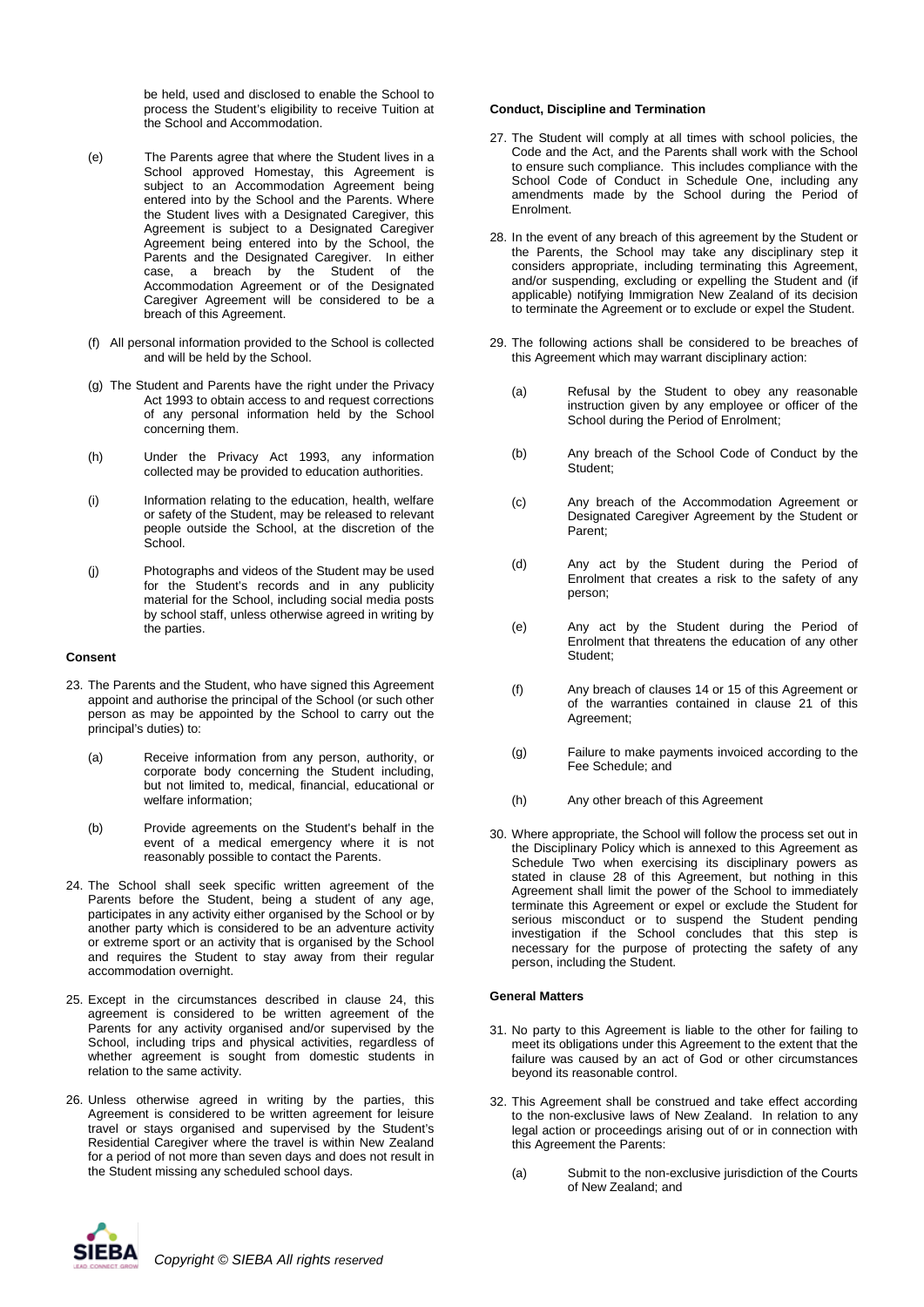- (b) Agree that proceedings may be brought before any Court including any forum constituted under the Arbitration Act 1908 within New Zealand, and waive any objection to proceedings in any such Court or forum on the grounds of venue or on the grounds that the proceedings have been brought in an inconvenient forum.
- 33. Notices given under this Agreement must be in writing and given to the addresses set out in the Application Form. Those notices sent by post will be considered to have been received ten (10) days after posting.
- 34. Notices may also be given by sending an email to the email addresses specified in the Application Form and will be considered to have been received twelve (12) hours after it has been sent.
- 35. This Agreement contains the entire understanding between the parties. The terms of the Agreement may only be changed by
- 36. the School in consultation with the Student, and Parents, except where such change is required by New Zealand legislation or the Code. This Agreement shall continue in force during the Period of Enrolment with the School.
- 37. The School shall at all times comply with the Health and Safety at Work Act 2015.
- 38. Nothing in this Agreement limits any rights that the Parents or Student may have under the Consumer Guarantees Act 1993.
- 39. The parties acknowledge that prior to signing this Agreement, they have had the opportunity to seek independent legal advice about its content and effect.
- 40. This Agreement may be signed in one or more counterparts, each of which when so signed and all of which together shall constitute one and the same Agreement. Delivery of signed counterparts may be delivered by email, facsimile transmission or through an internet service set up for that purpose.
- 41. The parties agree that any dispute in relation to this Agreement will be resolved in line with the Code and the School Policies.

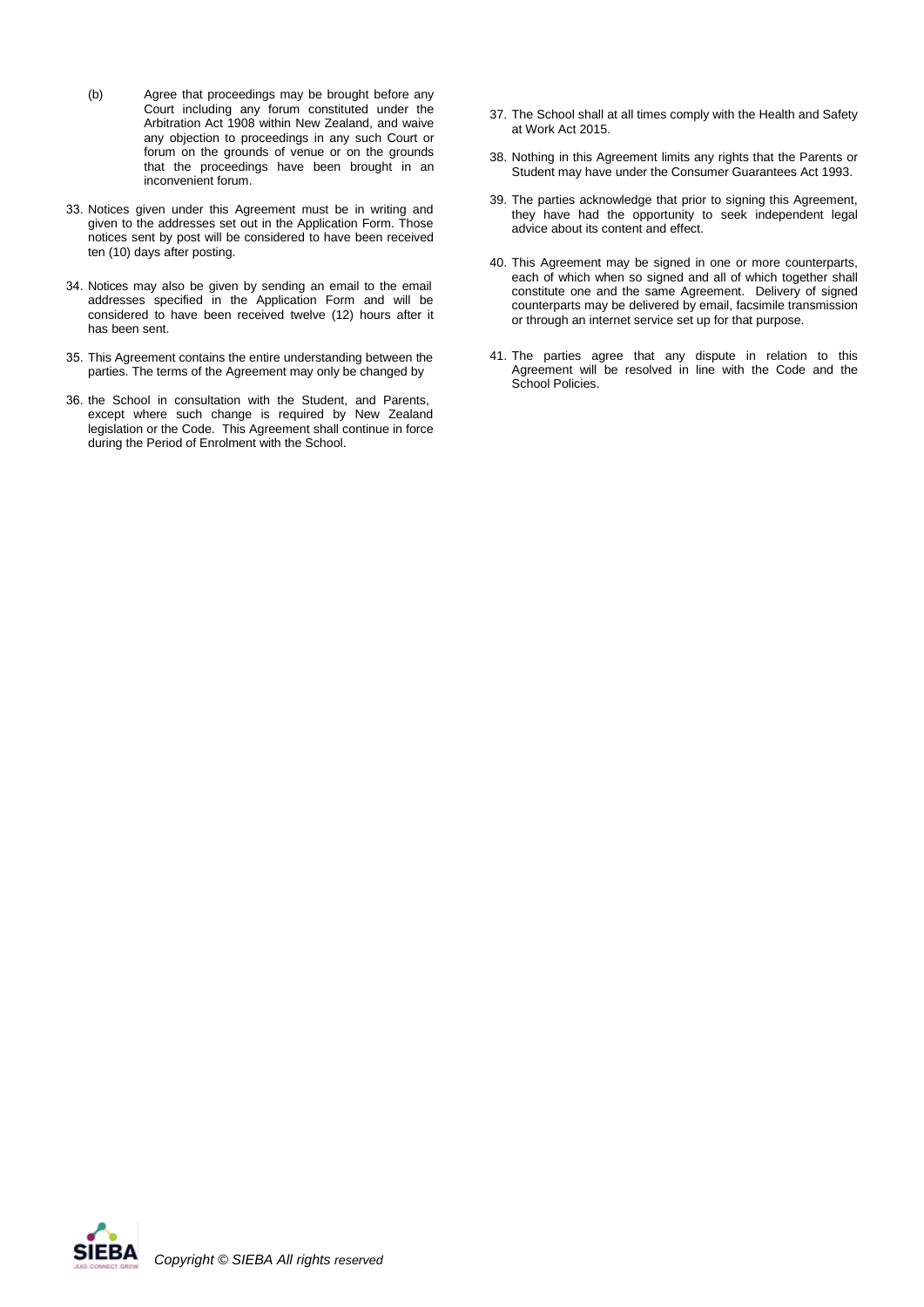# **Rongotai College Student Code of Conduct**

#### **Rongotai College is committed to providing a safe and healthy environment for students, staff, and visitors.**

Our Code of Conduct serves as a reminder to all students. parents, caregivers, and school visitors that their conduct must support everyone's emotional and physical wellbeing, and not harm it in any way. The school's board has set this Code of Conduct as a condition of entry.

#### **Classroom conduct**

- Follow instructions: the teacher will control the class.
- Be on time to school and to class.
- Bring all equipment that is required for the lesson.
- Everyone has the right to learn don't be noisy or disruptive.
- Leave the room clean and tidy.
- Exit the room in an orderly manner when told by the teacher. If you need to leave the room eg to go to the bathroom you must ask the teacher first Eating, drinking or chewing gum is not permitted and you should only be on an electronic device if permitted by the teacher.

#### **CONDUCT AT SCHOOL**

- Regulation uniform must be worn at all times including to and from school. **Examples of unsuitable conduct include**
- Unless Year 13 you must have permission to leave the school grounds.
- No smoking, vaping, alcohol, or use of other illegal drugs.
- Do not bring any weapons to school.
- You must attend all lessons.
- Respect school property and the property of others.
- No threatening or abusive language, harassment, intimidation of others, social media bullying or inappropriate physical contact.

#### **CONDUCT OUTSIDE SCHOOL**

#### **Accommodation**

- You must live in a college approved accommodation, with a college approved Residential Caregiver, Designated Caregiver, or with your parents.
- You must obey the house rules of your residential caregiver, including curfews. • You cannot live independently or spend a night alone. You must be supervised and looked after, by a caregiver approved by the college.

#### **Travel**

- You must get prior approval from the International Director and your natural caregivers for any trip or holiday outside the Wellington region (if you are not travelling on an official school trip or with your own family). Adventure activities also need approval from the school and natural caregivers (usually parents).
- All travel documents and arrangements must be given to the international office manager.
- You cannot drive a motor vehicle or purchase a motor vehicle.
- You cannot use a ride share app if you are under 18 it is illegal

#### **General**

- You must abide by New Zealand law.
- You may not use, purchase or possess alcohol, drugs, cigarettes, or other
- harmful controlled substances, including pornography. Vaping is not permitted. • You must not engage in inappropriate and or non-consensual physical contact
- with others. • Threatening or abusive language, harassment, intimidation of others, social media bullying or any form of violence is not tolerated.
- You must behave appropriately in private and in public.

#### **Academic Honesty**

- Submit only your own work, plagiarism is not tolerated.
- Acknowledge the words and works of others
- Use an APA style bibliography when researching
- Respect copyright laws when photocopying or downloading.

#### **Information Technology**

- Log on only with your own user name, never share your password, or allow anyone else to use your login
- Do not use the Internet, emails, mobile phones or any other IT equipment to be inappropriate, mean, offensive, bully, harass or harm anyone else , even if it is meant as "a joke"
- Do not search for anything inappropriate, or anything which uses unacceptable language
- Do not attempt to bypass IT security , monitoring and filtering.
- If, by accident, you find anything unacceptable you must not show others,
- minimise or turn off your screen and notify a teacher • Do not download or copy any files such as music, videos, games or
- programmes without the permission of a teacher. This is to ensure you comply with copyright law.
- You must ask your teacher's permission before you give out any personal details online. This includes name, address, email address, phone number, photos.
- Do not intentionally disrupt, attempt to hack, or gain unauthorised access to any school IT system.
- Report any breakages immediately to your teacher.
- Accept devices can be checked by staff while using the school network

# **Parent, Caregivers, and Visitors Code of Conduct**

#### **The Code of Conduct applies:**

- <sup>T</sup><sup>o</sup> all conduct, speech, and action, and includes emails, texts, phone calls, social media, or other communication
- <sup>W</sup>hile on school grounds or at another venue where students and/or staff are assembled for school purposes (such as a camp, sports match, or a digital environment)

#### **Standards of conduct**

Rongotai College expects students, parents, caregivers, and visitors to:

- Treat everyone with respect
- <sup>W</sup>ork together in partnership with staff for the benefit of students
- <sup>R</sup>espect and adhere to our school values
- <sup>S</sup>et a good example for students at all times
- <sup>F</sup>ollow school procedures to handle any complaints
- <sup>A</sup>dhere to school policies and procedures

- <sup>T</sup>hreats, bullying, harassment
- <sup>P</sup>rofanity/offensive language
- <sup>I</sup>nsulting, abusing, or intimidating behaviour
- <sup>D</sup>iscrimination (e.g. based on ethnicity, religion, sexuality)
- Physical aggression
- Deception/fraud
- <sup>D</sup>amaging school property
- <sup>S</sup>moking or possessing or using alcohol/drugs/other harmful substances on school premises or at another venue where students and/or staff are assembled for school purposes (except possession or use of alcohol strictly in accordance with Wellington College policy)
- <sup>P</sup>lacing unreasonable and excessive expectations on staff time or resources
- <sup>P</sup>ursuing a complaint or campaign, or making defamatory, offensive, or derogatory comments, regarding the school, its board, or any staff or students on social media or other public forums

#### **Examples of suitable process to follow**

- <sup>D</sup>ocumenting each instance of behaviour, including the date, time, place, who was present, what was said (verbatim if possible), how any witness or victim felt and/or responded
- <sup>H</sup>olding a meeting with the relevant person, the principal, and/or board chair (or their delegate) or appropriate staff member to discuss the problem and possible resolution.
- <sup>I</sup>ssuing a warning letter that outlines the problem and required resolution, and reminds them of the possible outcomes of repeated conduct
- <sup>A</sup>rranging a meeting, which may include restorative practices, as an alternative or in addition tothe processes above.

#### **Outcomes of breaching the Code of Conduct**

- If a parent, caregiver, or visitor acts or speaks in a way that contravenes the Code of Conduct, possible outcomes may include:
- The school, through the board, may ask a person to leave the school premises by revoking their permission to be on the school grounds, then asking them to leave under section 3 ofthe Trespass Act1980.
- Unacceptable behaviour of a criminal nature may result in the police being informed. For example, under section 139C of the Education Act 1989, it is a criminal offence to assault, abuse, or intimidate a staff member within the presence or hearing of any student while on school premises or in any other place where students are assembled for school purposes. Other instances of criminal offending may occur where drugs are involved, an assault has occurred, or a person persists after being trespassed off school grounds.
- In the case of behaviour amounting to harassment, a restraining order may be sought.
- In some instances, it may be appropriate to refer behaviour to a third party for resolution. For example, a Facebook comment that contravenes this policy may result in a report to Facebook. If unacceptable behaviour occurs at a sports event or sports venue, then it may be appropriate to involve the governing body of that sport, event, or venue.

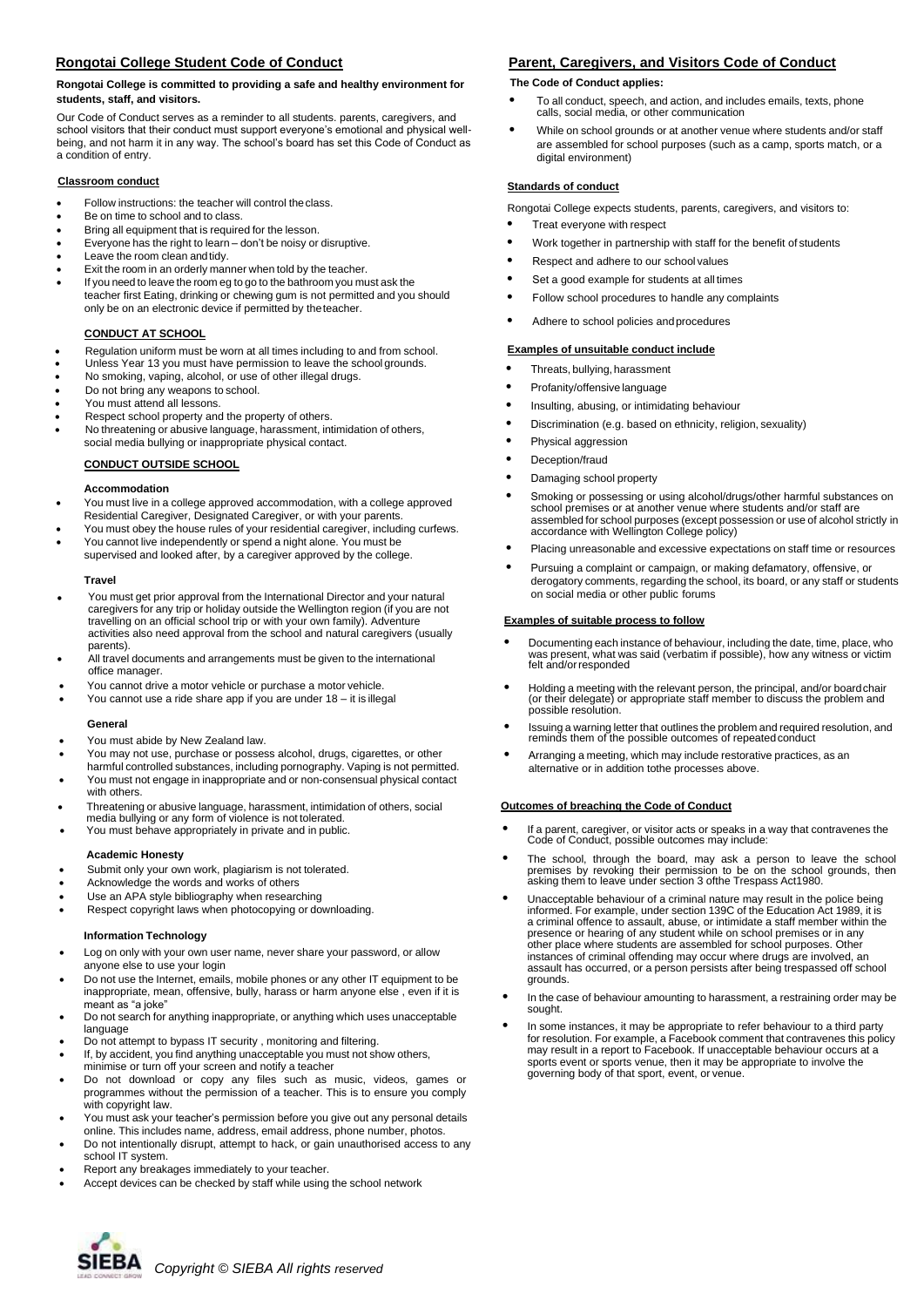# **Disciplinary Policy**

(Schedule Two)

1. The following is the School's current disciplinary policy for dealing with breaches of the Agreement. This is not intended to restrict the School's general power of discipline and this policy may be changed from time to time at the discretion of the School.

# **Overview**

- 2. Except in serious situations where immediate termination of the Agreement is necessary, or where the breach does not call for any formal response other than a warning, the School will try, where appropriate, to follow a two-stage disciplinary process.
- 3. In Stage One, the School will investigate and decide the facts, and will reach a conclusion on what happened and whether it amounts to a breach of the Agreement.
- 4. In Stage Two, if the School has determined that a breach has occurred, the School will consider the appropriate response to that breach, up to and including termination of the Agreement.
- 5. The Student will have an opportunity to provide a response to the alleged breach that the School is investigating (**the Allegation**) and any proposed disciplinary action that the School is considering taking (**the Proposed Action**).
- 6. This policy does not limit the School's power to take appropriate disciplinary action urgently and without following this process if this is necessary having regard to the seriousness of the breach.
- 7. This policy also does not limit the School's power to suspend the student for the duration of the disciplinary process where suspension is considered necessary for the safety or education of any person.

### **General Policy**

- 8. When the School is conducting a disciplinary process involving the Student it will aim to provide the Student with the following:
	- (a) a written summary of the Allegation or the Proposed Action;
	- (b) an opportunity to respond to the Allegation or the Proposed Action, either in person or in writing or both, at the choice of the Student;
	- (c) an opportunity to consider the Allegation or the Proposed Action for a reasonable period of time (keeping in mind the seriousness of the Allegation or the Proposed Action) before giving a response;
	- (d) an opportunity to contact his or her Parent before giving a response, unless the delay caused by contacting that person is unreasonable keeping in mind the seriousness of the Allegation or Proposed Action;
	- (e) an opportunity to have an independent support person of his or her choice present at any meeting relating to the disciplinary process;
	- (f) an opportunity to meet with that support person in private at any stage during the disciplinary process;
	- (g) an opportunity to have a translator present (or otherwise enable the student to participate in the process in his or her own language) during any meeting or process if the School or the Student considers that a language barrier means that a translator is required; and
	- (h) a copy of this policy setting out the rights which the Student has when engaging in the disciplinary process.

# **Disciplinary Procedure**

#### **Stage One: Incident Investigation**

- 9. When the School learns of any incident or any other thing that may be a breach of the Agreement or might otherwise require a disciplinary response, the School will notify the Student of the Allegation and will provide the Student with an opportunity to give a response.
- 10. Where appropriate, keeping in mind the seriousness of the Allegation, the Student will have the opportunity to respond either in person or in writing or both, at the choice of the Student. The School will receive this response and give it genuine consideration before making a decision about the Allegation.
- 11. When the School makes a decision about the Allegation it will inform the Student and parent, in writing if possible, about its conclusion as to what happened and whether it amounts to a breach of the Agreement.

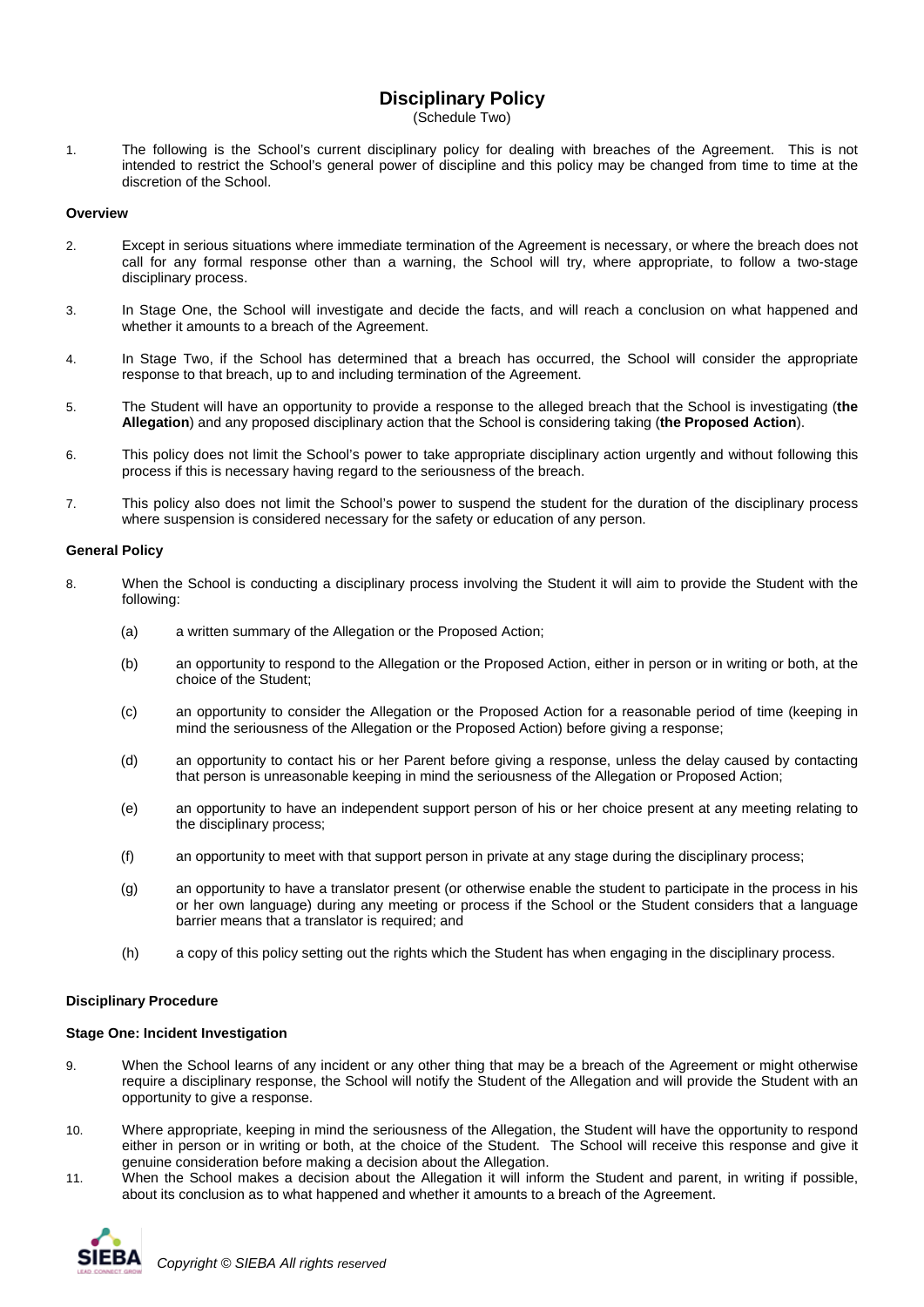# **Stage Two: Outcome Discussion**

- 12. If the School determines that a breach of the Agreement has occurred, it will inform the Student and parent of the possible disciplinary actions that it will consider taking in response to the breach and will provide the Student and parents with an opportunity to give a response.
- 13. Where appropriate, keeping in mind the seriousness of the breach, the Student and parent will have the opportunity to respond either in person or in writing or both, at the choice of the Student. The School will receive this response and give it genuine consideration before deciding the disciplinary action to be taken.
- 14. When the School decides the disciplinary action that it will take in response to the breach, it will inform the Student and parents of its decision, in writing if possible. The disciplinary action will not take effect, and no actions will be taken to put it into place, until the Student and parents have been informed of the decision.

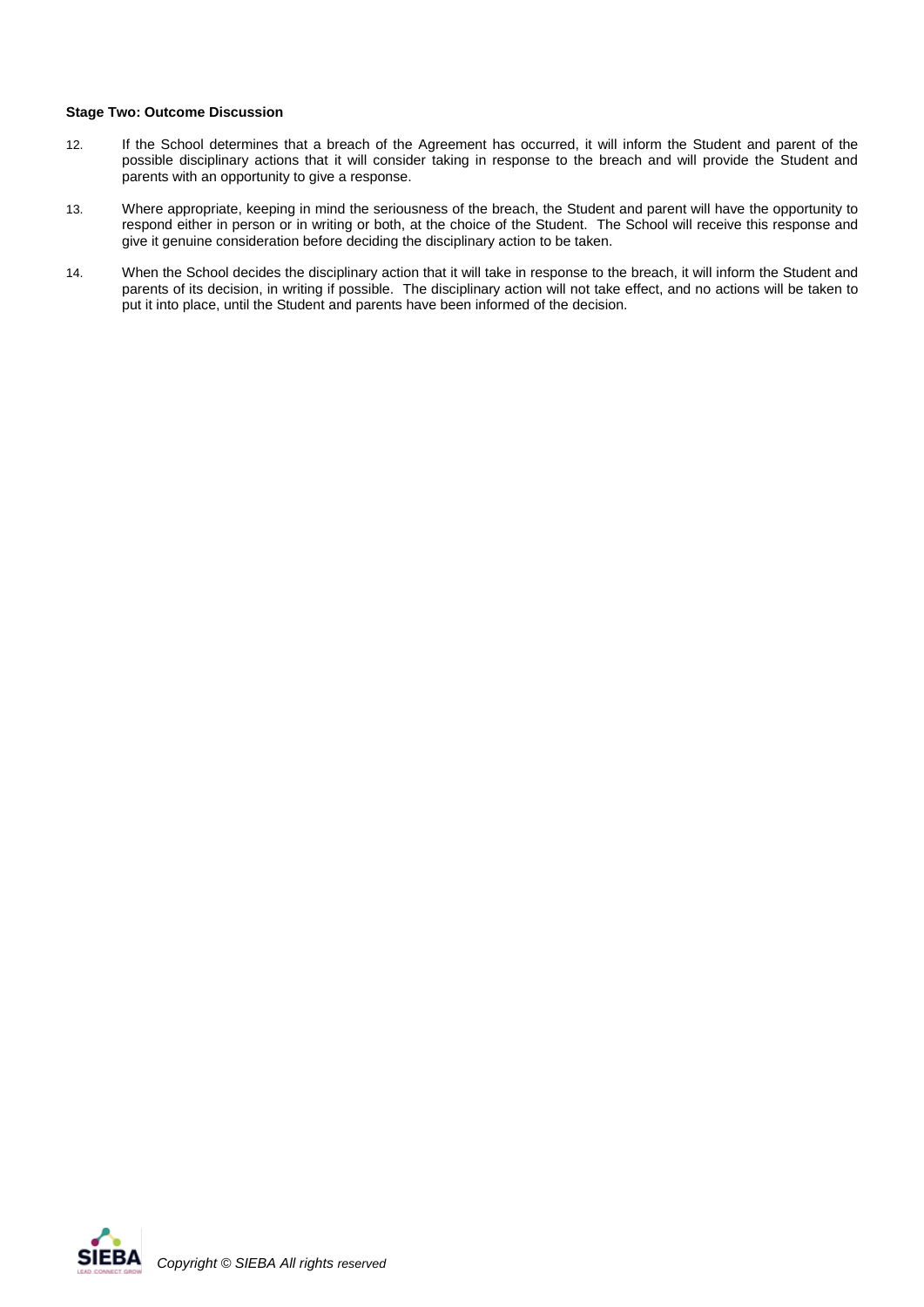# **Refund Policy**

(Schedule Three)

# **Request for a refund of international student fees**

- 1. The School will consider all requests for a refund of international student fees. Requests should be made in writing to the School as soon as possible after the circumstances leading to a request.
- 2. A request for a refund should provide the following information to the School:
	- a) The name of the student
	- b) The circumstances of the request
	- c) The amount of refund requested
	- d) The name of the person requesting the refund
	- e) The name of the person who paid the fees
	- f) The bank account details to receive any eligible refund, including address of bank and swift code where relevant
	- g) Any relevant supporting documentation such as receipts or invoice.

# **Non-refundable fees**

- 3. The School is unable to refund some fees. The following fees relate to expenses that the School may have paid or will incur as a result of receiving an application for enrolment and cannot be refunded:
	- a) **Administration Fee:** Administration fees meet the cost of processing an international student application. Administration fees exist whether an application is accepted or not or whether or not a student remains enrolled after an application is accepted.
	- b) **Insurance:** Once insurance is purchased, the school is unable to refund insurance premiums paid on behalf of the Student. Students and families may apply directly to an insurance company for a refund of premiums paid.
	- c) **Homestay Placement Fee:** Homestay placement fees meet the cost of processing a request for homestay accommodation. Costs incurred for arranging homestay accommodation for the Student before the refund request, cannot be refunded.
	- d) **Used Homestay Fees:** Homestay fees paid for time the Student has already spent in a homestay cannot be refunded. Used homestay fees may also include a notice period of two weeks.
	- e) **Portion of Unused Tuition Fees:** The School may retain a portion of unused tuition fees. Amounts retained will relate to costs that have been incurred or committed by the School and may vary.

# **Request for a refund for failure to obtain a study visa or for reasons relating to Covid-19**

- 4. a) If the Student fails to obtain an appropriate study visa, a refund of international student tuition fees will be provided less any Administration Fee that has been paid.
	- b) If the Student withdraws before the start of their enrolment, owing to medical or travel conditions arising from Covid- 19, the school will provide a full refund of fees.

# **Requests for a refund for voluntary withdrawal from enrolment - Withdrawal before enrolment**

5. a) If the Student voluntarily withdraws more than three weeks before the start date of their enrolment, a refund of international student fees will be provided less any relevant non-refundable fees set out in this policy.

b) If the Student voluntarily withdraws three weeks or less before the start date of their enrolment, a refund of international student fees will be provided less a minimum of ten weeks tuition fees and any relevant non-refundable fees set out in this policy.

# **Requests for a refund for voluntary withdrawal from enrolment - Withdrawal after enrolment**

6. If the Student withdraws on or after the start date of their enrolment, reasonable written notice of withdrawal is required by the school. Unless otherwise agreed by the School, a refund will be provided less a minimum of ten weeks tuition fees and any other relevant non-refundable fees as outlined in this policy. The minimum ten week notice period will begin the day after the date on which the school receives written notice of the student's intention to withdraw.

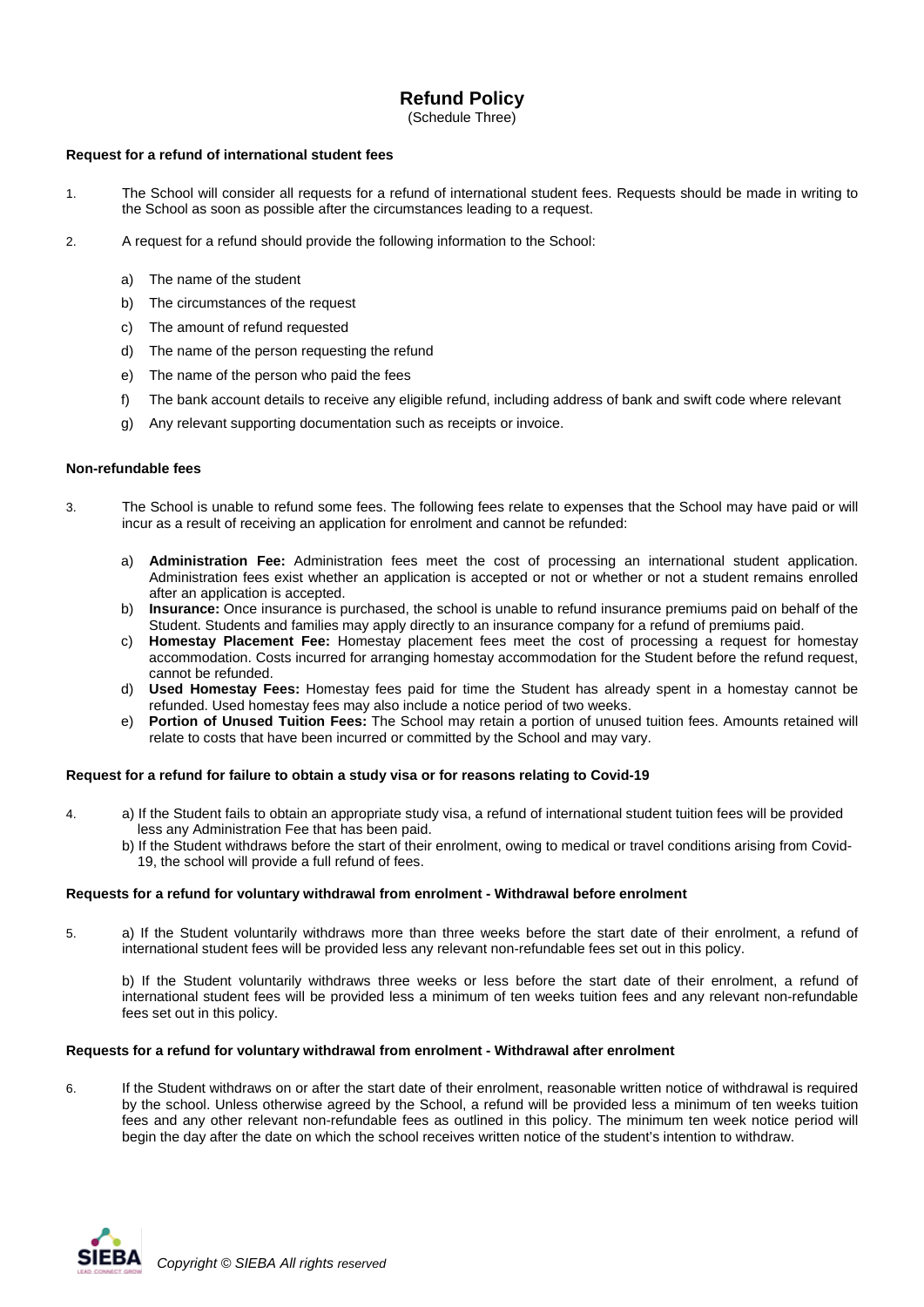# **Requests for a refund for enrolment of one term or less**

7. Where the Student is enrolled for one term or less and withdraws early, or where the school terminates the Student's enrolment, any unused portion of international student fees will not be refunded.

# **Requests for a refund where the School fails to provide a course, ceases as a signatory or ceases to be a provider**

- 8. If the School fails to provide the agreed course of education or is no longer a signatory to the Code or no longer operates as an international education provider, the School will negotiate with the Student or their family to either:
	- a) Refund the unused portion of international student tuition fees or other fees paid for services not delivered, or
	- b) Transfer the amount of any eligible refund to another provider, or
	- c) Make other arrangements agreed to by the student or their family and the school.

# **Requests for a refund where the Student's enrolment is ended by the School**

- 9. In the event the Student's enrolment is ended by the School for a breach of the Contract of Enrolment, the School will consider a request for a refund less:
	- a) Any non-refundable fees set out in this policy
	- b) A minimum of ten weeks tuition fees from the date of termination
	- c) Any other reasonable costs that the school has incurred in ending the student's enrolment

# **Requests for a refund where the Student changes to a domestic student during the period of enrolment**

10. If the Student changes to a domestic student after the start date of their enrolment, reasonable written notice of the change is required by the School. Unless otherwise agreed by the School, a refund will be provided less a minimum of ten weeks tuition fees and any other relevant non-refundable fees as outlined in this policy. The ten weeks will begin the day after the school receives written evidence of the student's domestic student status.

# **Requests for a refund where a student voluntarily requests to transfer to another signatory**

11. If the Student requests to transfer to another signatory after the start date of their enrolment, reasonable written notice of the transfer is required by the School. Unless otherwise agreed by the School, a refund will be provided less a minimum of ten weeks tuition fees and any other relevant non-refundable fees as outlined in this policy. The ten weeks will begin the day after the school receives written notice of the student's intended withdrawal.

# **Request for a refund of homestay fees**

- 12. If for any reason, the Student withdraws after the start of their stay in a school homestay, any unused homestay fees will be refunded, less any relevant non-refundable fees set out in this policy.
- 13. Where a student moves from a school homestay and requests a refund of any unused homestay fees, these will be refunded less any non-refundable fees set out in this policy.

# **Requests for a refund of fees unused at the end of enrolment**

14. Except by written request from the Student or their parent or legal guardian, prepaid fees unused at the end of enrolment will be refunded into a nominated bank account.

# **Outstanding activity fees or other fees owed to the School**

15. Any activity or other fees incurred by the Student during enrolment and owed to the School at the time of withdrawal, will be deducted from any eligible refund.

# **Refunds to be made to the country of receipt**

16. Unless otherwise agreed in writing, all eligible refunds of fees of NZD\$1,000.00 or more received from outside of New Zealand will be refunded to a nominated bank account in the source country.